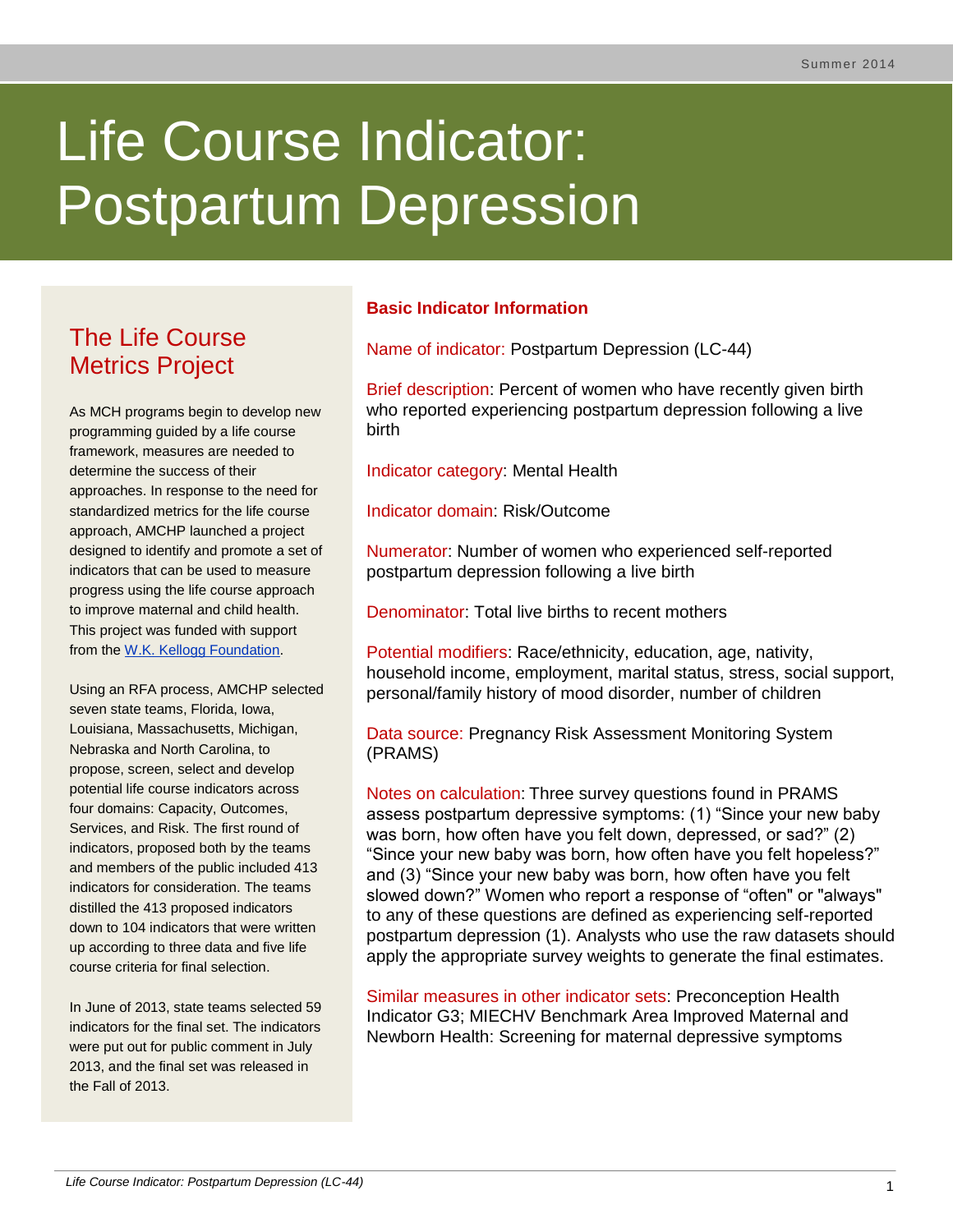### **Life Course Criteria**

#### *Introduction*

Maternal mental health, which includes postpartum mood disorders like the "baby blues," postpartum depression, and the comparatively rare postpartum psychosis, can be a challenge for families, particularly families with low income, young maternal age or unmarried parents (3). Postpartum depression, which impacts a relatively large number of women and has consequences more serious and longer in duration than the "baby blues," has the ability to negatively affect maternal life course and the developmental trajectories of children through a number of possible avenues. Depressed mothers report higher incidences of intimate partner violence, rape, child abuse (3) and are at increased risk for future major depression or mood disorders (4,15). Postpartum depression in mothers is also associated with negative health effects in their children. Infants of mothers with postpartum depression are more likely to be abused, neglected, become hospitalized with health issues, and to be diagnosed with failure to thrive (25). The cognitive, social-emotional, and behavior development of these children can all also be negatively affected (25). Effective evidence-based interventions and practices such as providing social support or cognitive behavioral therapy exist to prevent postpartum depression or lessen the intensity of the symptoms (3). Other innovative practices currently being examined include lengthening of maternity leave and increasing father involvement in infant care. Delivering these interventions to mothers at risk for postpartum depression or currently suffering from depressive symptoms will require resources and new partnerships, but will ultimately result in better outcomes for mothers and their babies.

#### *Implications for equity*

In the United States, maternal postpartum depression occurs in 10 to 20 percent of women after birth; the timeframe for developing postpartum depression can vary from immediately after birth to up to about a year, but it most commonly occurs in the three to six months prior to birth (4). Higher estimates have been reported among socially disadvantaged groups of women. Studies of adolescent mothers have reported prevalences of postpartum depression at 53 and 56 percent (5). Among low-income women, the prevalence of postpartum depression is nearly double that of the general population (6).

In addition to young age and low socioeconomic status, single marital status (i.e. unwed or separated/divorced) and low educational attainment have been found to increase a woman's risk for postpartum depression (4,7). A contributor to the association between single marital status and postpartum depression could be lack of sufficient father involvement during pregnancy and in parenting after birth (26,27). Mothers' satisfaction with father involvement in parenting is associated with fewer depressive symptoms (26) and lack of paternal involvement in infant care is associated with increased intensity of maternal postpartum depression (27). A personal or family history of previous mood disorder, lack of social support, and exposure to stressful or traumatic life experiences (e.g. marital changes, domestic violence, occupational changes, unsafe residence) are also cited as risk factors (4,7).

Whether or not maternal postpartum depression varies by racial/ethnic group remains unclear. There is some evidence to suggest that minority women, particularly African-American women, are at an increased risk for depressed mood following birth (8,9,10). However, other studies on maternal postpartum depression report conflicting results (11,17). In the broad mental health literature, empirical findings often reveal that African-Americans suffer the same or lower rates of mental disorders compared to whites, despite greater physical morbidity and mortality rates (20,21). Further research on racial/ethnic disparities with regard to maternal postpartum depression is warranted. It may be that mental health patterns evident in the broad mental health literature extend to maternal postpartum depression as well.

#### *Public health impact*

Maternal postpartum depression represents a public health concern due to its prevalence, effects on health and wellbeing, and costs. In addition to the direct repercussions maternal postpartum depression has on the health of women and children, interpersonal relationships (e.g. family dynamics and marital harmony) and social roles are negatively affected. Additionally, maternal postpartum depression reduces the enjoyment mothers receive from their parenting role. Compared to non-depressed mothers, mothers suffering from postpartum depression exhibit reduced sensitivity and responsiveness to their infants as well as reduced healthy feeding and sleep practices (25). The effect postpartum depression has on the maternal-infant relationship may be a mechanism behind associations between maternal postpartum depression and increased health problems and behavioral and emotional issues in children. Furthermore, maternal postpartum depression contributes to increased costs of medical care and inappropriate medical care (6).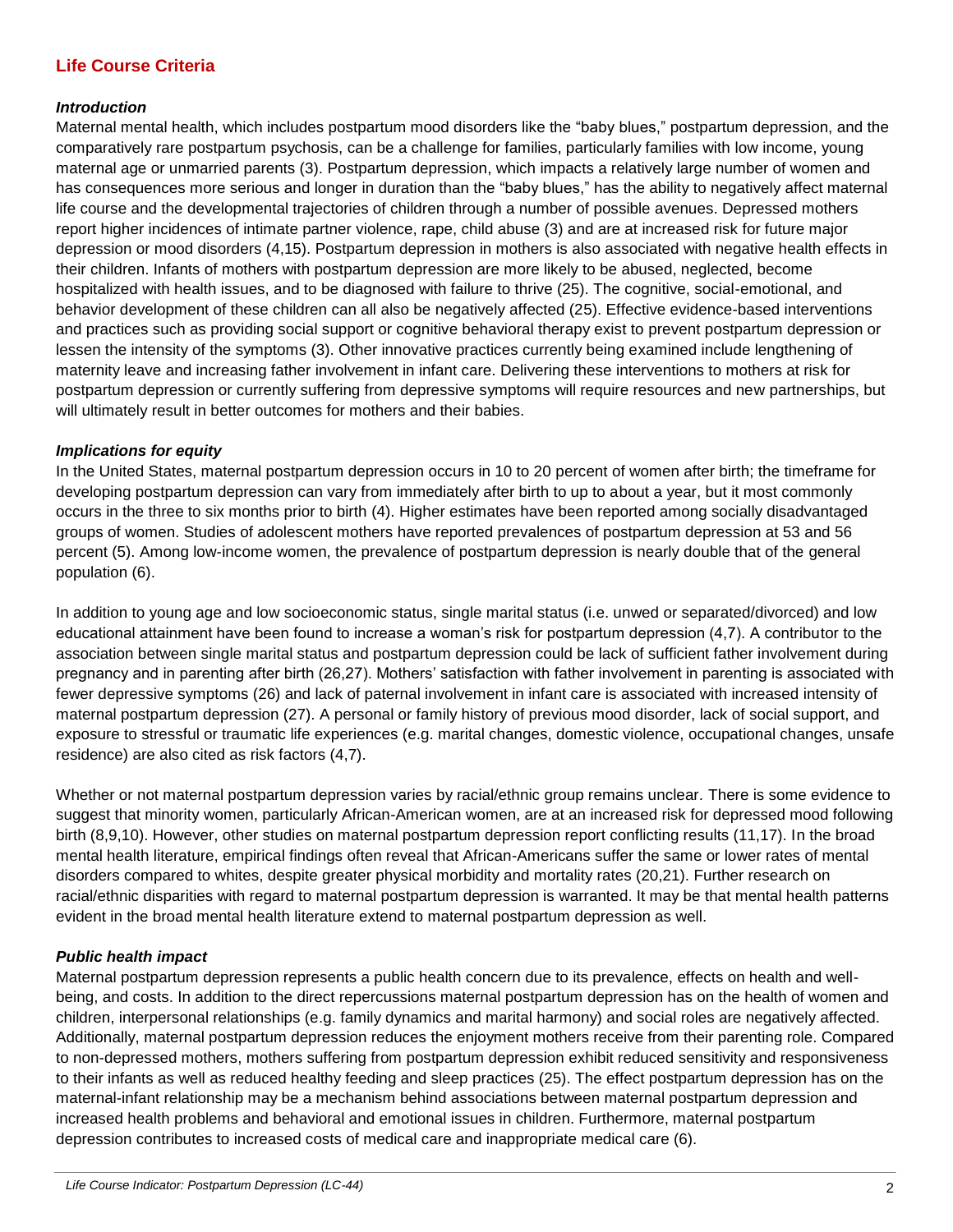Given the repercussions of maternal postpartum depression, identification, treatment, and prevention are essential to improving outcomes for current and future generations. However, this indicator often goes undiagnosed (4,17,18) despite the existence of standard postnatal screening tools such as the Edinburgh Postnatal Depression Scale (34). Postpartum depression screening has variable sensitivity and specificity depending on the screening tool and is slowly coming into standard practice (17). One of the best opportunities for screening is the postpartum visit, but many childbearing women miss this visit or do not see a health care practitioner regularly during the postpartum year (4). There are other opportunities for screening and diagnosis despite these potential gaps; most early childhood home visiting programs are targeted towards women and families that have higher risks for poor outcomes and screening for postpartum (or perinatal) depression is a component of most home visiting program. While women in the postpartum year may not see providers for their own health needs, most will take their child to a pediatric provider, which is another opportunity for screening and referral. The American Academy of Pediatrics Bright Futures Initiative includes three different screening tools, including the Edinburgh screening tool, in their clinical practice tool and resource kit (35). Perhaps the biggest barrier to consistent screening and follow up is an area of opportunity for public health: a healthcare workforce that is skilled and proficient in using screening tools. Public health departments can have a role in providing training for providers that see women of childbearing age, including OBs, pediatricians, and family practice physicians, on the tools available, the opportunities to screen, and the steps to follow up and refer for services using the model of home visiting.

#### *Leverage or realign resources*

Based on the nature of maternal postpartum depression, this indicator has moderate potential to leverage and realign resources beyond the health sector. Maternal postpartum depression threatens the health and well-being of a woman, her infant, the mother-infant bond, and the family unit. As such, family support groups, mental health service providers, and early child care programs should collaborate with health entities to promote screening, treatment, support, and follow-up for new mothers and their families.

Unfortunately, few studies examining public health interventions that can prevent or alter maternal postpartum depression and its impact currently exist (18). In a 2006 review, no clear beneficial effects of psychosocial and psychological interventions for preventing postpartum depression were found (22). Interventions that were individually based, targeted "at risk" mothers, and were initiated in the postnatal period did show promise (22). However, the ability to identify "at risk" women is hindered by the lack of a consistent, predictive, and accurate screening tool for use in the antenatal period (22). Several recommendations from clinical investigations are also in place (4,6,17). Educating families, public health officials, and health care providers about the prevalence, risk factors, and symptoms of maternal postpartum depression is warranted. Development of a proper screening program and pooling of community and medical resources are recommended.

Home visiting programs may be a valuable partner in the prevention and treatment of postpartum depression. Research has found that home visiting is not currently effectively lowering maternal postpartum depression (3). However, home visitors have access to a population with a high prevalence of maternal postpartum depression and need to overcome numerous challenges posed by depression (3). Home visiting programs may be able to boost their support for maternal mental health through innovative therapeutic practices. One method involves including a licensed social worker in home visitation to administer In-Home Cognitive Behavioral Therapy (IH-CBT), which was developed by Ammerman et al (2005) (28,29). IH-CBT was able to partially or fully relieve 84.6 percent of depressed mother's PPD symptoms in a 2005 open trial (28). Academic partnerships with home visiting programs have trained home visiting nurses to administer simple evidence-based interventions such as problem-solving therapy (3).

Research has found longer maternity leave is associated with a decreased risk of postpartum depression (30). However, the United States policies surrounding parental leave are some of the least generous of all industrialized nations. The Family and Medical Leave Act (FMLA) currently provides employees who have worked for a minimum of 1,250 hours in the public sector or for a private employer with more than 50 employees with 12 weeks of unpaid, job protected parental leave to care for a newborn or newly adopted child (30). Many mothers are not covered by this policy, particularly lowincome mothers who have been found to be at a higher risk for postpartum depression. Moreover, recent evidence indicates that the 12 weeks included in the FMLA may not be sufficient to assist mothers struggling with postpartum depressive symptoms (36). Maternity leave policies that cover all employees or are paid as opposed to unpaid would increase the amount of time many new mothers could afford to take off of work, which could reduce postpartum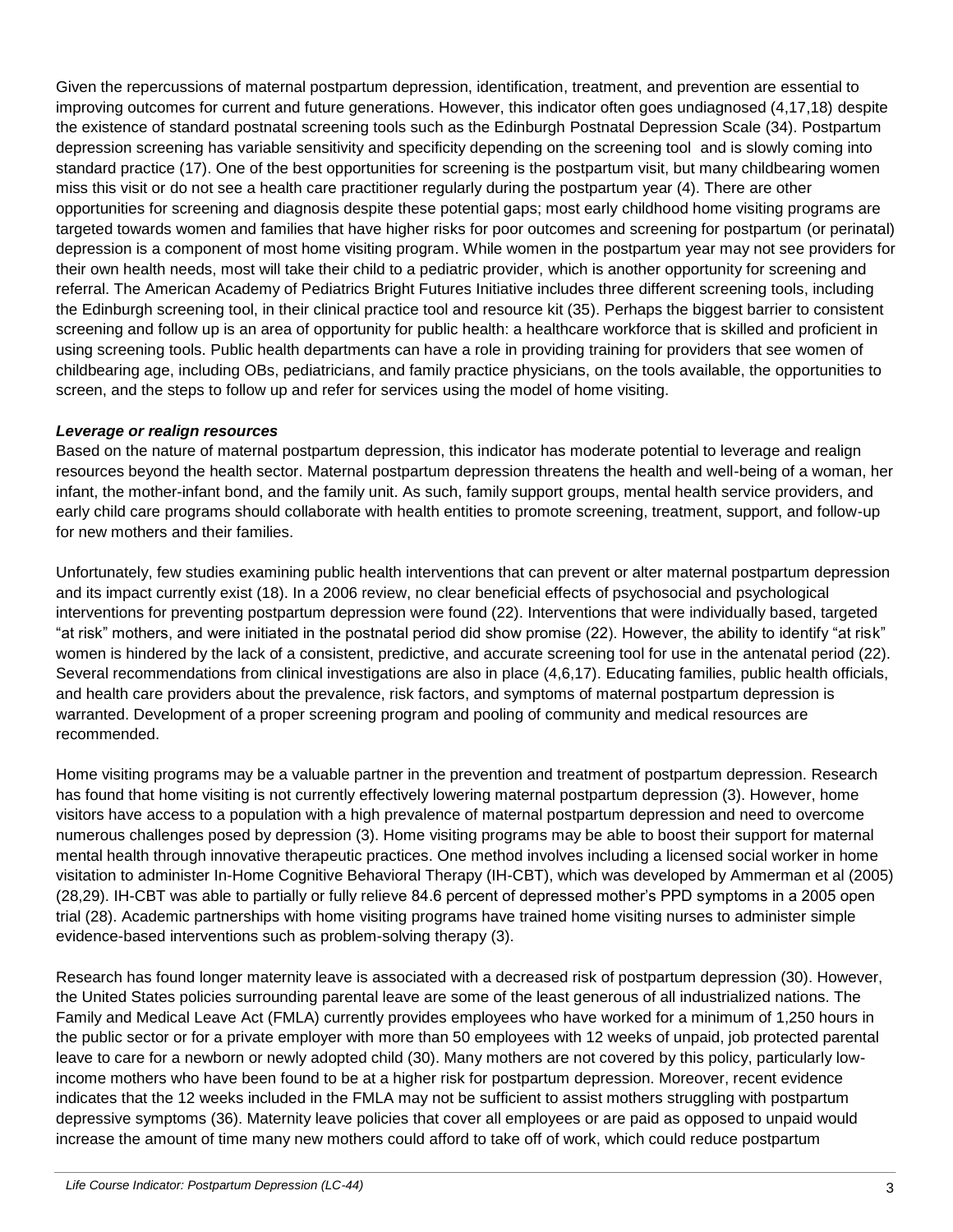depressive symptoms (30). Other family friendly workplace policies, such as flexible schedules, paid sick leave, and infant at work policies have the potential to improve outcomes for mothers and infants including and beyond postpartum depression, including promotion of breastfeeding, increasing maternal-infant bonding, and reducing sick days used to care for a sick child. Women who work hourly jobs and those who cannot afford to take unpaid leave are disproportionately affected by poor maternal and infant outcomes; public and private sector workplaces need to be leaders in promoting policies that promote healthy families, ultimately resulting in a more productive workforce.

Lower levels of social support are associated with higher levels of maternal postpartum depression (31). Social support can be provided to expectant or new mothers through several interventions involving peers, family members, or even online communities. Programs connecting mothers to a peer over the phone have been found to reduce the risk of postpartum depression (33) and studies of online communities of new mothers show these networks provide key emotional, informational, and instrumental support (31). Nurses or midwives are also a useful partner in heightening awareness of a mother's need for social support among family and friends (32). Fathers are a crucial resource for mothers who are suffering from postpartum depression as these mothers often look to their partners as a main source of support (25). Mothers experience fewer postpartum depressive symptoms when they have higher levels of satisfaction with father involvement in parenting (27). Programs aimed to increase father involvement in the life of their infant may in turn decrease prevalence or intensity of postpartum depression.

#### *Predict an individual's health and wellness and/or that of their offspring*

Maternal postpartum depression can result in poor health outcomes for both women and children that can be severe and long lasting. The symptoms of maternal postpartum depression mirror those of major depression, including sadness, despair, anxiety, compulsive thoughts, insomnia, and appetite disturbances (12). In some instances, women have thoughts of suicide or self-harm 12,13). These symptoms not only disable women from performing daily activities (14), but also affect parenting behaviors and attitudes (6). In addition, studies have found that women who have experienced postpartum depression are at an increased risk for future episodes of major depression, and recurrent postpartum mood disorders in subsequent pregnancies (4,15). This often causes women to alter their reproductive plans, choosing to avoid future pregnancies (4).

Children of depressed mothers (including infants and toddlers) are also adversely affected. Research has linked maternal depression to developmental delays, insecure attachment patterns, and behavioral problems in infants (4,6). Women with postpartum depression often discontinue breastfeeding infants as well (6). Moreover, school-age children who had postnatally depressed mothers are at a higher risk for child abuse and/or neglect (4), exhibit higher rates of behavioral disturbance (4,16), and are three to five times more likely to develop psychiatric disorders as adults (6).

#### **Data Criteria**

#### *Data availability*

The Pregnancy Risk Assessment Monitoring System (PRAMS) was initiated in 1987. PRAMS is an ongoing populationbased surveillance system designed to identify and monitor selected maternal experiences and behaviors that occur before and during pregnancy and during the child's early infancy. Forty states and New York City currently participate in PRAMS, representing approximately 78 percent of all U.S. live births. Six other states previously participated. The Centers for Disease Control and Prevention (CDC) maintains a combined dataset with information from all participating PRAMS states, which represents approximately 87 percent of all live births in the United States. CPONDER is a Webbased query system created to access data collected through Pregnancy Risk Assessment Monitoring System (PRAMS) surveys.

The length of time between an event and entry into the sampling frame is typically two to six months. Because PRAMS data are weighted to the final birth file, there is a data availability lag between the close of a calendar year and access to the final PRAMS dataset. As of July 2013, the most current year of data available in CPONDER was 2008. Although the 40 states and one city that participate in PRAMS have access to their own state data, only states where the minimum response rates have been met are included in CPONDER. For 2000-2006, this required response rate was 70 percent, and for 2007-08 it was 65 percent. The required response rate may limit the availability of a "national" estimate through CPONDER, but states with PRAMS are encouraged to use their own data whenever possible.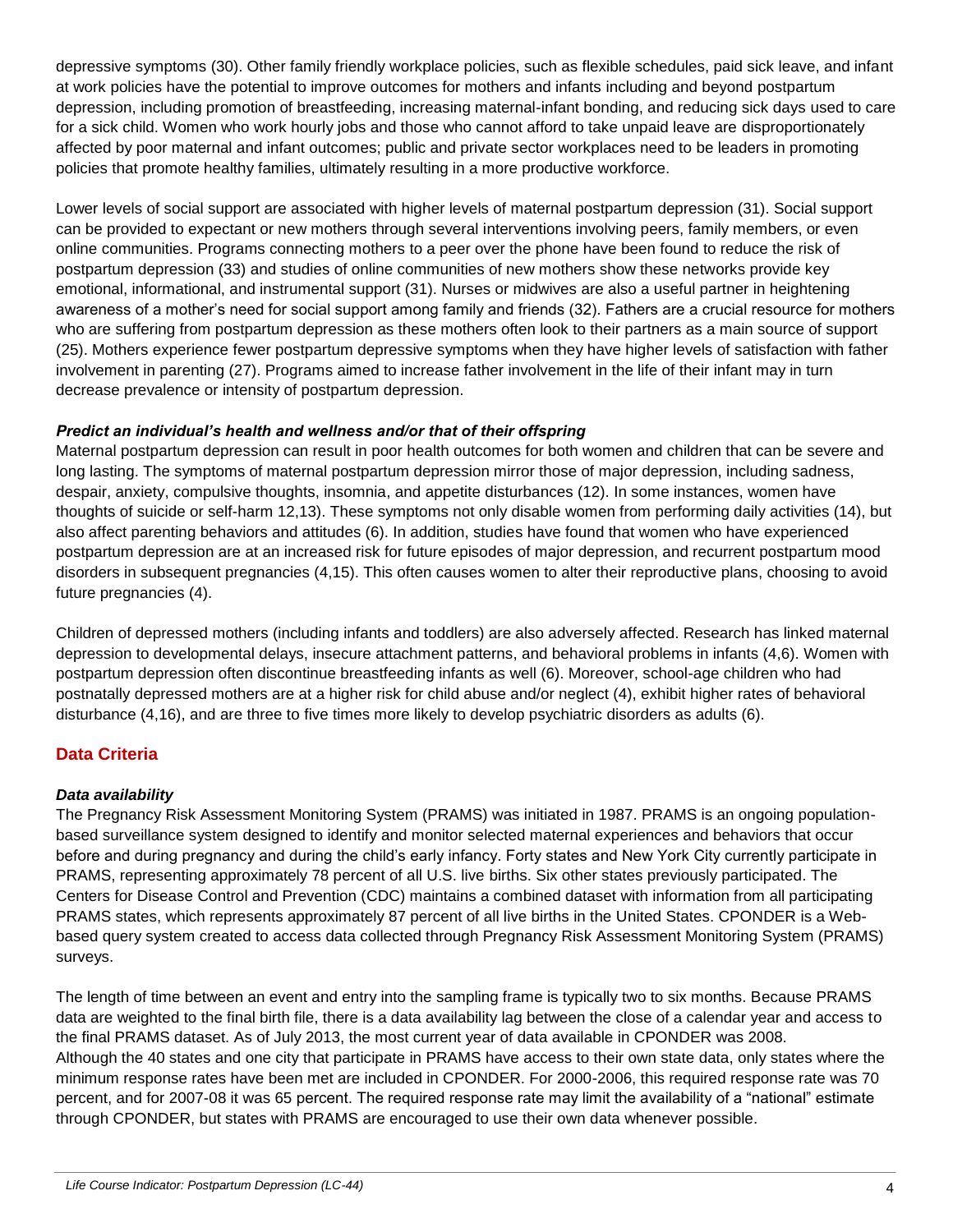The PRAMS survey consists of core questions that all states must include and standard, pilot-tested questions that states may choose to add. In addition, PRAMS allows states to design and add their own questions, and the state is responsible for completing question testing before the question can be included. PRAMS data is available from CDC by submitting a proposal for and data sharing agreement to CDC. Data from a single state can be requested from the state PRAMS coordinator.

Data on postpartum depressive symptoms are collected by all participating states, representing approximately 78 percent of all U.S. live births (1, 19). Six other states previously participated in PRAMS. A dataset combining information from all states that have participated in PRAMS, including the six that are not currently involved, is maintained by the CDC and represents approximately 87 percent of all U.S. live births (1). However, items that assess postpartum depression were not included in the core questionnaire prior to 2009; therefore, data on postpartum depression prior to 2009 is only available from states that included optional depression items (19).

#### *Data quality*

PRAMS is a mixed-mode surveillance system that combines mail and telephone surveillance. Each year's sample is weighted to represent all births that meet the inclusion criteria before reporting. Unlike many health surveys, the PRAMS project has a wealth of information from the birth certificate on those who do not respond by either mode of contact, and therefore weighting can be effective at minimizing differences between respondents and non-respondents. Since the PRAMS survey is completed retrospectively by a woman two to six months after her birth outcome, some bias may occur due to self-reporting and recall. PRAMS is sampled from live births only, so the data do not include information on other pregnancy outcomes such as abortions, miscarriages, or stillbirths; the data do include responses from women who have experienced an infant death. PRAMS is sampled among singleton, twin, and triplet births, and therefore it is not representative of higher order births.

Currently, three survey items found in PRAMS assess postpartum depressive symptoms. The combination of these three items yields 57 percent sensitivity, a high positive predictive value (PPV = 60 percent), and produces a high value of specificity (87 percent), indicating that these items are sensitive and accurate screening questions for this indicator (19). The two optional depression items included in the PRAMS survey prior to 2009 yield 63 percent sensitivity, 83 percent specificity, and a positive predictive value of 55 percent (19). However, the PRAMS data relies on women's self-reports; therefore, data may over- or underestimate the prevalence of the indicator. Other biases, including recall bias, are also a possibility. In addition, only women who gave birth to a live infant are surveyed. Thus data does not capture information on stillbirths, miscarriages, or abortions. Nevertheless, data quality is generally consistent and representative of populations across time and location (1).

#### *Simplicity of indicator*

The level of complexity in calculating this indicator is relatively low, especially when analyzing prevalence estimates of the indicator through CPONDER. Although the PRAMS uses a complex survey design, data weighting and adjustments are conducted by the CDC prior to release on CPONDER. However, states that prefer to use the PRAMS analytic research file in place of estimates from CPONDER will have to weight data. Use of the PRAMS analytic research file also requires appropriate software that can account for the complex sampling design of the PRAMS survey (1).

Overall, the indicator is easy to understand and interpret. Estimates of maternal postpartum depression are generally reported as a percentage of women in the population who meet the criteria for depressive symptoms following birth.

#### **References**

- 1. Centers for Disease Control and Prevention. Pregnancy Risk Assessment and Monitoring System. Available: [http://www.cdc.gov/prams/.](http://www.cdc.gov/prams/) Accessed: February 26, 2013.
- 2. U.S. Preventive Services Task Force. (2002). Screening for Depression: Recommendations and Rationale. Ann Intern Med. 136(10): 760 764
- 3. Ammerman, R., Putnam, F., Bosse, N., Teeters, A., & Van Ginkel, J. (2010). Maternal depression in home visitation: a systematic review. *Aggression & Violent Behavior*, *15*(3), 191-200. doi:10.1016/j.avb.2009.12.002
- 4. Chaudron, L.H. 2003. Postpartum Depression: What Pediatricians Need to Know. Pediatrics in Review. 24(5):154 161.
- 5. Reid, V., & Meadows-Oliver, M. (2007). Postpartum Depression in Adolescent Mothers: An Integrative Review of the Literature. Journal of Pediatric Health Care. 21:289 – 298.
- 6. Earls, M. F. (2010). Clinical Report Incorporating Recognition and Management of Perinatal and Postpartum Depression Into Pediatric Practice. Pediatrics. 126:1032 – 1039.